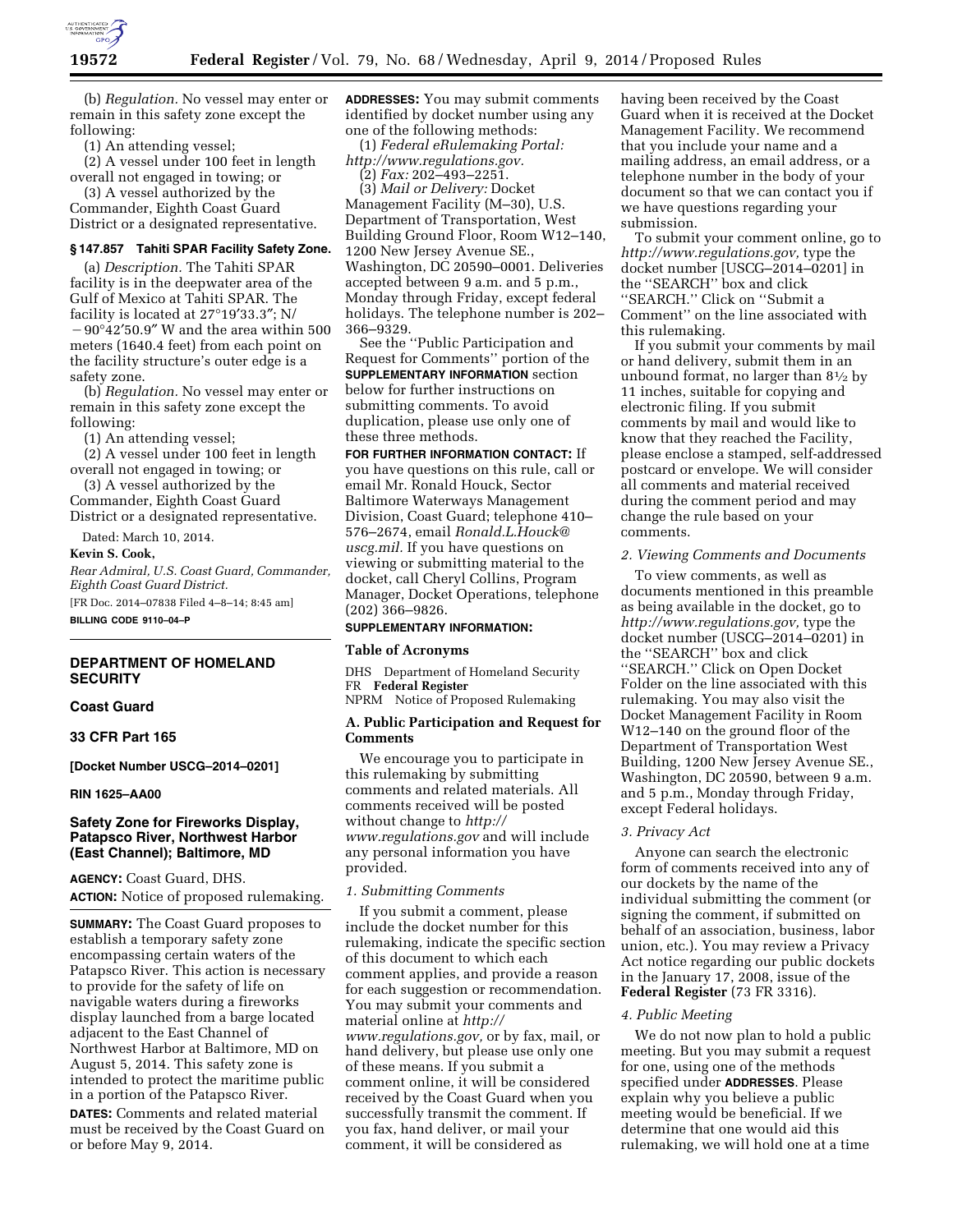and place announced by a later notice in the **Federal Register**.

#### **B. Regulatory History and Information**

This rule involves a fireworks display associated with an event that will take place in Baltimore, MD, on August 5, 2014. The launch site for the fireworks display is from a discharge barge located in the Patapsco River. The permanent safety zones listed in the Table to 33 CFR 165.506 do not apply to this event.

### **C. Basis and Purpose**

Fireworks displays are frequently held from locations on or near the navigable waters of the United States. The potential hazards associated with fireworks displays are a safety concern during such events. The purpose of this rule is to promote public and maritime safety during a fireworks display, and to protect mariners transiting the area from the potential hazards associated with a fireworks display, such as the accidental discharge of fireworks, dangerous projectiles, and falling hot embers or other debris. This rule is needed to ensure safety on the waterway before, during and after the scheduled event.

#### **D. Discussion of Proposed Rule**

The State Legislative Leaders, of Centerville, MA, will sponsor a fireworks display launched from a barge located adjacent to the East Channel of Northwest Harbor in Baltimore, MD, scheduled on August 5, 2014 at approximately 9:30 p.m.

Through this regulation, the Coast Guard proposes to establish a temporary safety zone. The proposed zone will encompass all waters of the Patapsco River, within a 200 yards radius of a fireworks discharge barge in approximate position latitude 39°15′48″ N, longitude 076°34′37″ W, located adjacent to the East Channel of Northwest Harbor at Baltimore, Maryland, MD. The temporary safety zone will be enforced from 8:30 p.m. through 10:30 p.m. on August 5, 2014.

The effect of this temporary safety zone will be to restrict navigation in the regulated area immediately before, during, and immediately after the fireworks display. Vessels will be allowed to transit the waters of the Patapsco River outside the safety zone.

This rule requires that entry into or remaining in this safety zone is prohibited unless authorized by the Coast Guard Captain of the Port Baltimore. All vessels underway within this safety zone at the time it is implemented are to depart the zone. To seek permission to transit the area of the safety zone, the Captain of the Port Baltimore can be contacted at telephone

number 410–576–2693 or on Marine Band Radio VHF–FM channel 16 (156.8 MHz). Coast Guard vessels enforcing the safety zone can be contacted on Marine Band Radio VHF–FM channel 16 (156.8 MHz). Federal, state, and local agencies may assist the Coast Guard in the enforcement of the safety zone. The Coast Guard will issue notices to the maritime community to further publicize the safety zone and notify the public of changes in the status of the zone. Such notices will continue until the event is complete.

# **E. Regulatory Analyses**

We developed this proposed rule after considering numerous statutes and executive orders related to rulemaking. Below we summarize our analyses based on a number of these statutes or executive orders.

# *1. Regulatory Planning and Review*

This proposed rule is not a significant regulatory action under section 3(f) of Executive Order 12866, Regulatory Planning and Review, as supplemented by Executive Order 13563, Improving Regulation and Regulatory Review, and does not require an assessment of potential costs and benefits under section 6(a)(3) of Executive Order 12866 or under section 1 of Executive Order 13563. The Office of Management and Budget has not reviewed it under those Orders.

Although this regulation would restrict access to this area, the effect of this proposed rule will not be significant because: (i) The safety zone will only be in effect from 8:30 p.m. through 10:30 p.m. on August 5, 2014, (ii) the Coast Guard will give advance notification via maritime advisories so mariners can adjust their plans accordingly, and (iii) although the safety zone will apply to certain portions of Baltimore Harbor, vessel traffic will be able to transit safely around the safety zone.

# *2. Impact on Small Entities*

The Regulatory Flexibility Act of 1980 (RFA), 5 U.S.C. 601–612, as amended, requires federal agencies to consider the potential impact of regulations on small entities during rulemaking. The term ''small entities'' comprises small businesses, not-for-profit organizations that are independently owned and operated and are not dominant in their fields, and governmental jurisdictions with populations of less than 50,000. The Coast Guard certifies under 5 U.S.C. 605(b) that this proposed rule will not have a significant economic impact on a substantial number of small entities. This proposed rule will affect the

following entities, some of which may be small entities: The owners or operators of vessels intending to operate or transit through or within, or anchor in, the safety zone during the enforcement period. This proposed safety zone will not have a significant economic impact on a substantial number of small entities for the reasons provided under Regulatory Planning and Review.

If you think that your business, organization, or governmental jurisdiction qualifies as a small entity and that this rule would have a significant economic impact on it, please submit a comment (see **ADDRESSES**) explaining why you think it qualifies and how and to what degree this rule would economically affect it.

### *3. Assistance for Small Entities*

Under section 213(a) of the Small Business Regulatory Enforcement Fairness Act of 1996 (Pub. L. 104–121), we want to assist small entities in understanding this proposed rule. If the rule would affect your small business, organization, or governmental jurisdiction and you have questions concerning its provisions or options for compliance, please contact the person listed in the **FOR FURTHER INFORMATION CONTACT**, above. The Coast Guard will not retaliate against small entities that question or complain about this proposed rule or any policy or action of the Coast Guard.

# *4. Collection of Information*

This proposed rule will not call for a new collection of information under the Paperwork Reduction Act of 1995 (44 U.S.C. 3501–3520.).

#### *5. Federalism*

A rule has implications for federalism under Executive Order 13132, Federalism, if it has a substantial direct effect on the States, on the relationship between the national government and the States, or on the distribution of power and responsibilities among the various levels of government. We have analyzed this proposed rule under that Order and determined that this rule does not have implications for federalism.

# *6. Protest Activities*

The Coast Guard respects the First Amendment rights of protesters. Protesters are asked to contact the person listed in the **FOR FURTHER INFORMATION CONTACT** section to coordinate protest activities so that your message can be received without jeopardizing the safety or security of people, places or vessels.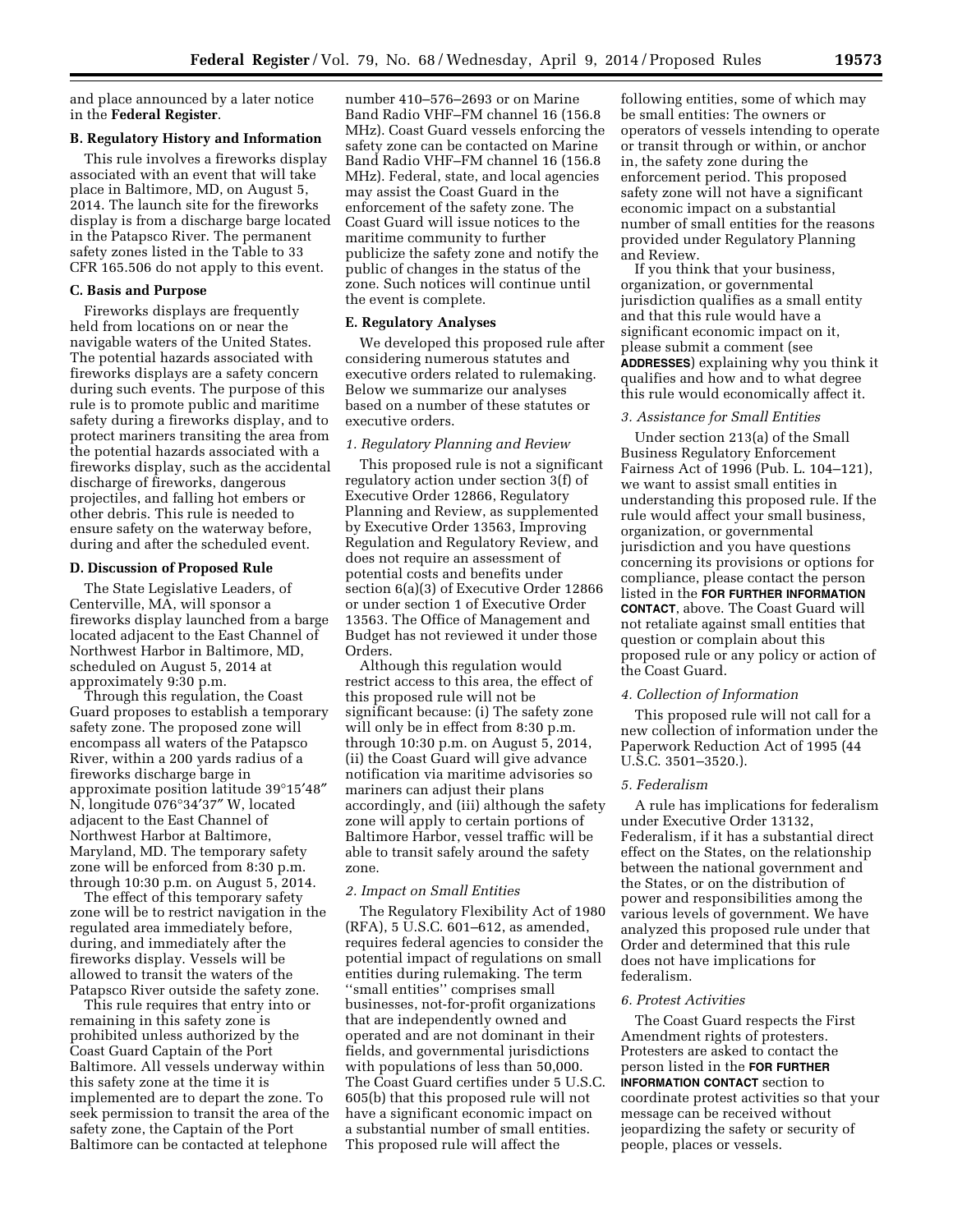# *7. Unfunded Mandates Reform Act*

The Unfunded Mandates Reform Act of 1995 (2 U.S.C. 1531–1538) requires Federal agencies to assess the effects of their discretionary regulatory actions. In particular, the Act addresses actions that may result in the expenditure by a State, local, or tribal government, in the aggregate, or by the private sector of \$100,000,000 (adjusted for inflation) or more in any one year. Though this proposed rule would not result in such an expenditure, we do discuss the effects of this rule elsewhere in this preamble.

# *8. Taking of Private Property*

This proposed rule would not cause a taking of private property or otherwise have taking implications under Executive Order 12630, Governmental Actions and Interference with Constitutionally Protected Property Rights.

#### *9. Civil Justice Reform*

This proposed rule meets applicable standards in sections 3(a) and 3(b)(2) of Executive Order 12988, Civil Justice Reform, to minimize litigation, eliminate ambiguity, and reduce burden.

### *10. Protection of Children From Environmental Health Risks*

We have analyzed this proposed rule under Executive Order 13045, Protection of Children from Environmental Health Risks and Safety Risks. This rule is not an economically significant rule and would not create an environmental risk to health or risk to safety that might disproportionately affect children.

#### *11. Indian Tribal Governments*

This proposed rule does not have tribal implications under Executive Order 13175, Consultation and Coordination with Indian Tribal Governments, because it would not have a substantial direct effect on one or more Indian tribes, on the relationship between the Federal Government and Indian tribes, or on the distribution of power and responsibilities between the Federal Government and Indian tribes.

#### *12. Energy Effects*

This proposed rule is not a ''significant energy action'' under Executive Order 13211, Actions Concerning Regulations That Significantly Affect Energy Supply, Distribution, or Use.

# *13. Technical Standards*

This proposed rule does not use technical standards. Therefore, we did not consider the use of voluntary consensus standards.

## *14. Environment*

We have analyzed this proposed rule under Department of Homeland Security Management Directive 023–01 and Commandant Instruction M16475.lD, which guide the Coast Guard in complying with the National Environmental Policy Act of 1969 (NEPA) (42 U.S.C. 4321–4370f), and have made a preliminary determination that this action is one of a category of actions that do not individually or cumulatively have a significant effect on the human environment. This proposed rule involves establishing a temporary safety zone for a fireworks display. The fireworks are launched from navigable waters of the United States and may negatively impact the safety or other interests of waterway users and near shore activities in the event area. The activity includes fireworks launched from barges near the shoreline that generally rely on the use of navigable waters as a safety buffer to protect the public from fireworks fallouts and premature detonations. This rule is categorically excluded from further review under paragraph 34(g) of Figure 2–1 of the Commandant Instruction. A preliminary environmental analysis checklist supporting this determination and a Categorical Exclusion Determination are available in the docket where indicated under **ADDRESSES**. We seek any comments or information that may lead to the discovery of a significant environmental impact from this proposed rule.

# **List of Subjects in 33 CFR Part 165**

Harbors, Marine safety, Navigation (water), Reporting and recordkeeping requirements, Security measures, Waterways.

For the reasons discussed in the preamble, the Coast Guard proposes to amend 33 CFR part 165 as follows:

# **PART 165—REGULATED NAVIGATION AREAS AND LIMITED ACCESS AREAS**

■ 1. The authority citation for part 165 continues to read as follows:

**Authority:** 33 U.S.C. 1231; 46 U.S.C. Chapter 701, 3306, 3703; 50 U.S.C. 191, 195; 33 CFR 1.05–1, 6.04–1, 6.04–6, and 160.5; Pub. L. 107–295, 116 Stat. 2064; Department of Homeland Security Delegation No. 0170.1.

■ 2. Add § 165.T05–0201 to read as follows:

### **§ 165.0201 Safety Zone for Fireworks Display, Patapsco River, Northwest Harbor (East Channel); Baltimore, MD.**

(a) *Location.* The following area is a safety zone: All waters of the Patapsco River, within a 200 yards radius of a fireworks discharge barge in approximate position latitude 39°15′48″ N, longitude 076°34′37″ W, located adjacent to the East Channel of Northwest Harbor at Baltimore, Maryland. All coordinates refer to datum NAD 1983.

(b) *Regulations.* The general safety zone regulations found in 33 CFR 165.23 apply to the safety zone created by this temporary section, § 165.T05.0201.

(1) All persons are required to comply with the general regulations governing safety zones found in 33 CFR 165.23.

(2) Entry into or remaining in this zone is prohibited unless authorized by the Coast Guard Captain of the Port Baltimore. All vessels underway within this safety zone at the time it is implemented are to depart the zone.

(3) Persons desiring to transit the area of the safety zone must first obtain authorization from the Captain of the Port Baltimore or his designated representative. To seek permission to transit the area, the Captain of the Port Baltimore and his designated representatives can be contacted at telephone number 410–576–2693 or on Marine Band Radio VHF–FM channel 16 (156.8 MHz). The Coast Guard vessels enforcing this section can be contacted on Marine Band Radio VHF– FM channel 16 (156.8 MHz). Upon being hailed by a U.S. Coast Guard vessel, or other Federal, State, or local agency vessel, by siren, radio, flashing light, or other means, the operator of a vessel shall proceed as directed. If permission is granted, all persons and vessels must comply with the instructions of the Captain of the Port Baltimore or his designated representative and proceed as directed while within the zone.

(4) *Enforcement.* The U.S. Coast Guard may be assisted in the patrol and enforcement of the zone by Federal, State, and local agencies.

(c) *Definitions.* As used in this section:

*Captain of the Port Baltimore* means the Commander, U.S. Coast Guard Sector Baltimore, Maryland.

*Designated representative* means any Coast Guard commissioned, warrant, or petty officer who has been authorized by the Captain of the Port Baltimore to assist in enforcing the safety zone described in paragraph (a) of this section.